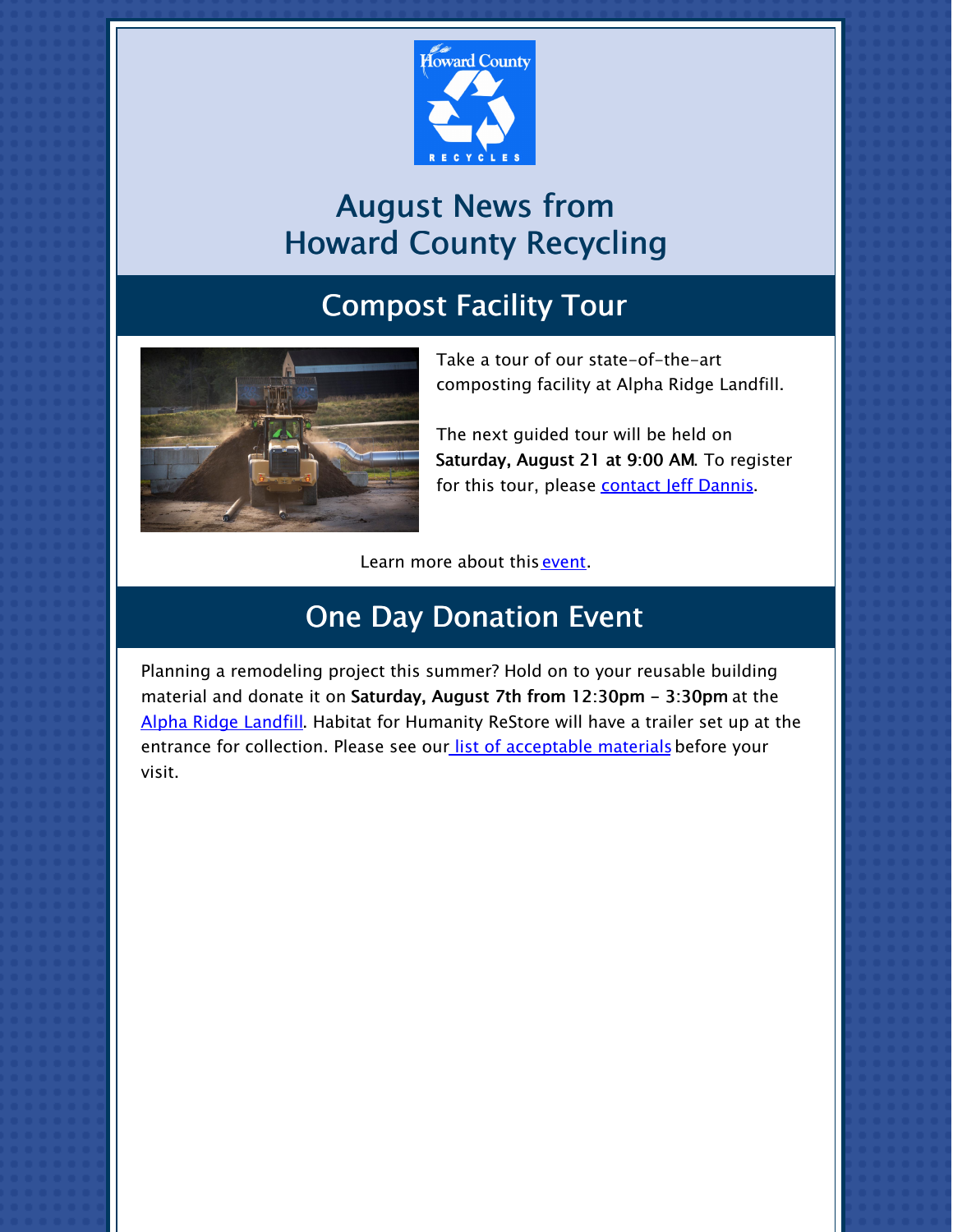

Can't make it Saturday? Habitat ReStore also accepts donations at its Columbia location. For other donation options, [considerThe](https://www.habitat.org/restores/donate-goods) [Loading](https://www.loadingdock.org/donate_materials/index.html) Dock in Baltimore or [Community](https://communityforklift.org/donate2/donate-materials-2/) Forklift in Hyattsville.

### Know Before You Throw - Mattresses

#### Give old mattresses new life!

Did you know that more than 50,000 [mattresses](https://mattressrecyclingcouncil.org/our-impact/) are discarded in the U.S. every day?

Rest easy--Howard County has offered a mattress (and box spring) [recycling](https://www.howardcountymd.gov/public-works/residents-convenience-center) program at **Alpha Ridge** Landfill since 2013! We can accept dry mattresses of all sizes. When loading, please be sure mattresses are loaded upright and vertical.



#### What happens to them?

Mattresses and box springs are collected and transported to a distribution center where they undergo a chemical treatment to prevent potential infestations. They